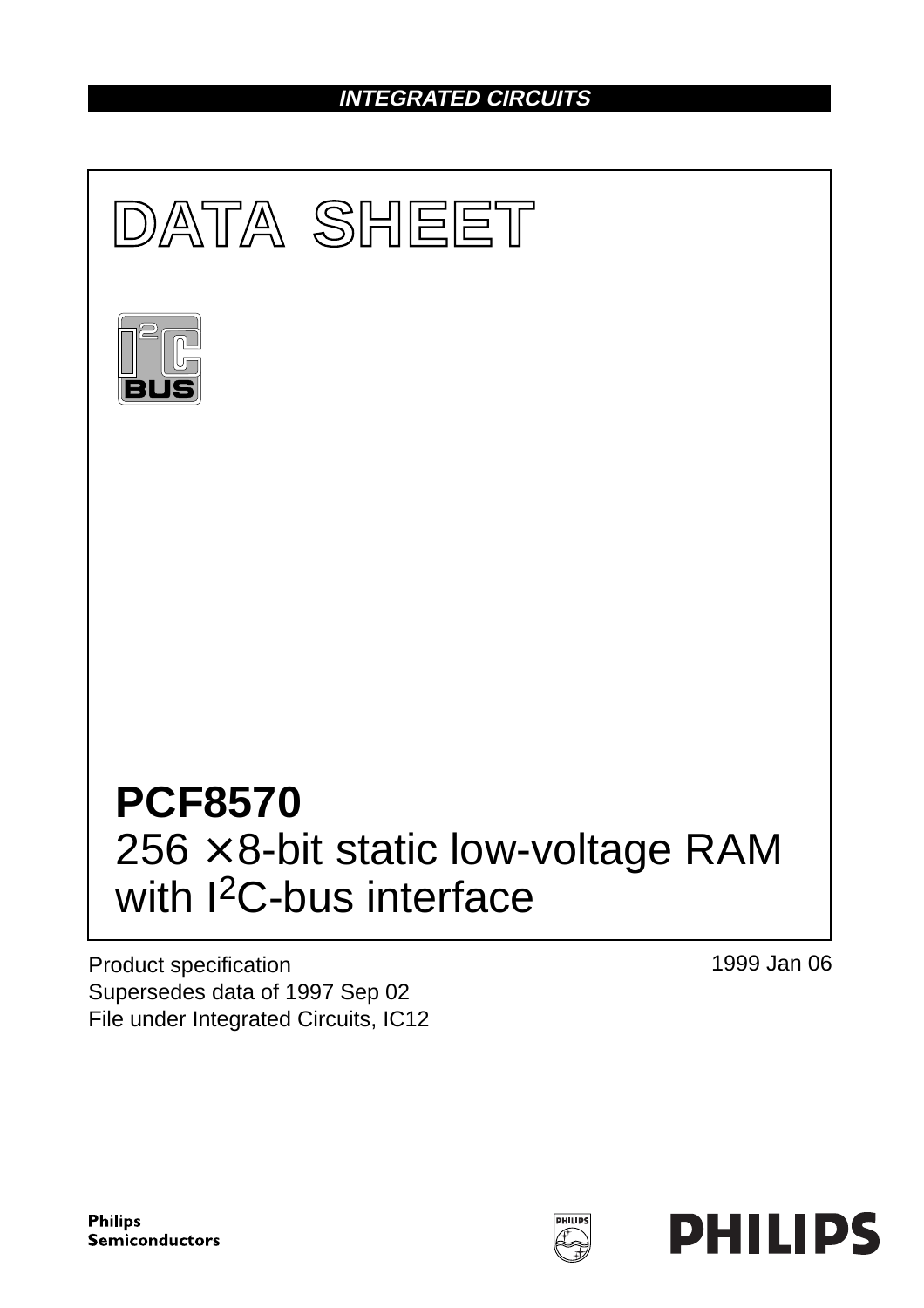# **256** × **8-bit static low-voltage RAM with I 2C-bus interface PCF8570**

## **CONTENTS**

| 1                                                                              | <b>FEATURES</b>                                                                                                                                                                                                                                                               |
|--------------------------------------------------------------------------------|-------------------------------------------------------------------------------------------------------------------------------------------------------------------------------------------------------------------------------------------------------------------------------|
| 2                                                                              | <b>APPLICATIONS</b>                                                                                                                                                                                                                                                           |
| 3                                                                              | <b>GENERAL DESCRIPTION</b>                                                                                                                                                                                                                                                    |
| 4                                                                              | <b>QUICK REFERENCE DATA</b>                                                                                                                                                                                                                                                   |
| 5                                                                              | ORDERING INFORMATION                                                                                                                                                                                                                                                          |
| 6                                                                              | <b>BLOCK DIAGRAM</b>                                                                                                                                                                                                                                                          |
| 7                                                                              | <b>PINNING</b>                                                                                                                                                                                                                                                                |
| 8                                                                              | CHARACTERISTICS OF THE I <sup>2</sup> C-BUS                                                                                                                                                                                                                                   |
| 8.1<br>8.2<br>8.3<br>8.4<br>8.5                                                | <b>Bit transfer</b><br>Start and stop conditions<br>System configuration<br>Acknowledge<br>I <sup>2</sup> C-bus protocol                                                                                                                                                      |
| 9                                                                              | <b>LIMITING VALUES</b>                                                                                                                                                                                                                                                        |
| 10                                                                             | <b>HANDLING</b>                                                                                                                                                                                                                                                               |
| 11                                                                             | DC CHARACTERISTICS                                                                                                                                                                                                                                                            |
| 12                                                                             | AC CHARACTERISTICS                                                                                                                                                                                                                                                            |
| 13                                                                             | <b>APPLICATION INFORMATION</b>                                                                                                                                                                                                                                                |
| 13.1<br>13.2<br>13.3                                                           | Application example<br>Slave address<br>Power-saving mode                                                                                                                                                                                                                     |
| 14                                                                             | PACKAGE OUTLINES                                                                                                                                                                                                                                                              |
| 15                                                                             | <b>SOLDERING</b>                                                                                                                                                                                                                                                              |
| 15.1<br>15.2<br>15.2.1<br>15.2.2<br>15.3<br>15.3.1<br>15.3.2<br>15.3.3<br>15.4 | Introduction<br>Through-hole mount packages<br>Soldering by dipping or by solder wave<br>Manual soldering<br>Surface mount packages<br>Reflow soldering<br>Wave soldering<br>Manual soldering<br>Suitability of IC packages for wave, reflow and<br>dipping soldering methods |
| 16                                                                             | <b>DEFINITIONS</b>                                                                                                                                                                                                                                                            |

- 17 LIFE SUPPORT APPLICATIONS
- 18 PURCHASE OF PHILIPS I<sup>2</sup>C COMPONENTS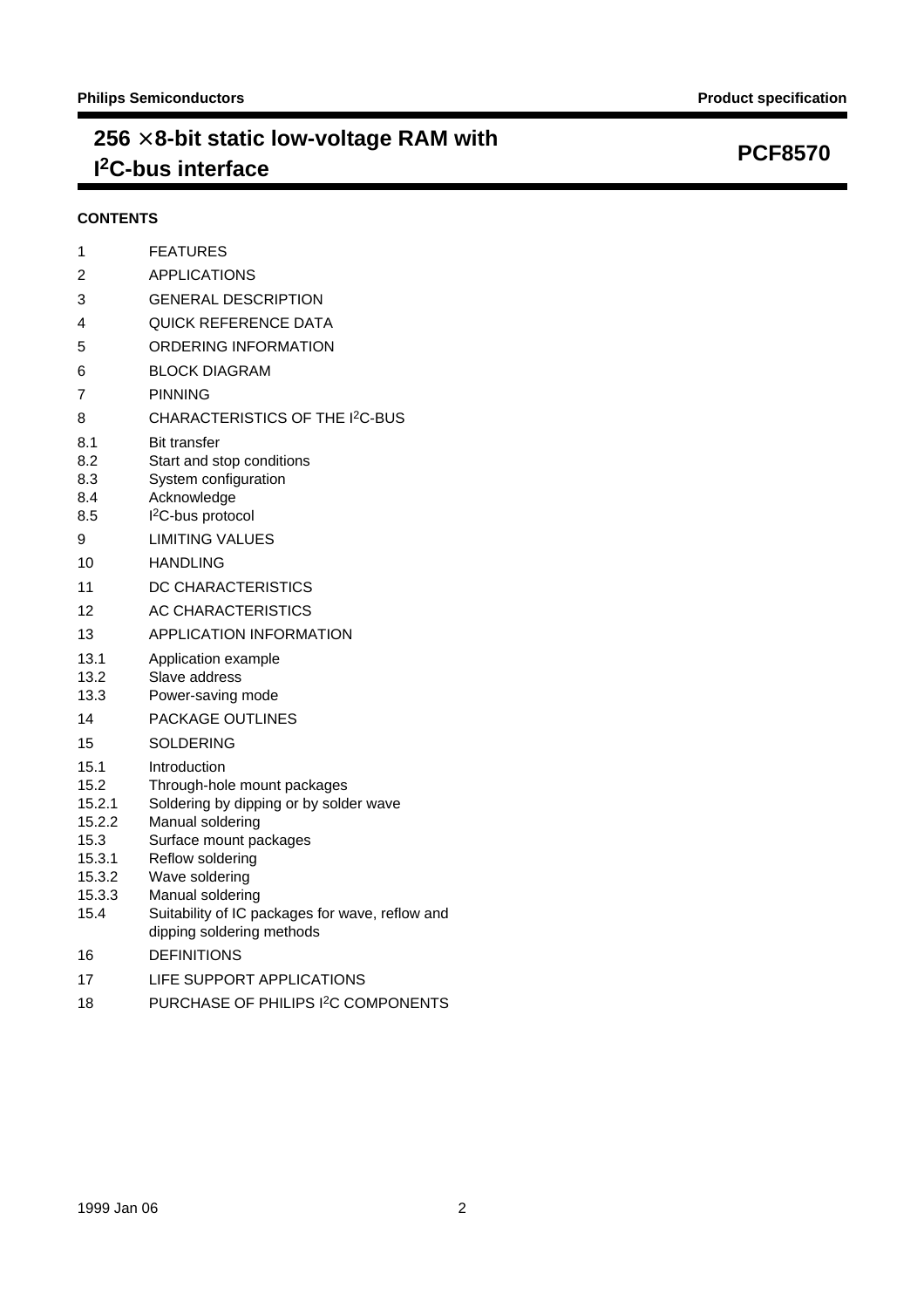## **1 FEATURES**

- Operating supply voltage 2.5 to 6.0 V
- Low data retention voltage; minimum 1.0 V
- Low standby current; maximum 15 µA
- Power-saving mode; typical 50 nA
- Serial input/output bus (I<sup>2</sup>C-bus)
- Address by 3 hardware address pins
- Automatic word address incrementing
- Available in DIP8 and SO8 packages.

### **2 APPLICATIONS**

- Telephony:
	- RAM expansion for stored numbers in repertory dialling (e.g. PCD33xxA applications)
- General purpose RAM for applications requiring extremely low current and low-voltage RAM retention, such as battery or capacitor-backed.
- Radio, television and video cassette recorder:
	- channel presets
- General purpose:
	- RAM expansion for the microcontroller families PCD33xxA, PCF84CxxxA, P80CLxxx and most other microcontrollers.

## **4 QUICK REFERENCE DATA**

| <b>SYMBOL</b>         | <b>PARAMETER</b>                   | <b>CONDITIONS</b> | MIN.  | MAX.   | <b>UNIT</b> |
|-----------------------|------------------------------------|-------------------|-------|--------|-------------|
| <b>V<sub>DD</sub></b> | supply voltage                     |                   | 2.5   | 6.0    |             |
| <b>I</b> DD           | supply current (standby)           | $t_{SCL} = 0$ Hz  |       | 15     | μA          |
| <b>I</b> DDR          | supply current (power-saving mode) | $T_{amb}$ = 25 °C |       | 400    | nA          |
| l amb                 | operating ambient temperature      |                   | $-40$ | $+85$  | °C          |
| stg                   | storage temperature                |                   | $-65$ | $+150$ | °C          |

### **5 ORDERING INFORMATION**

| <b>TYPE</b>     |                  | <b>PACKAGE</b>                                            |                      |  |  |  |  |  |
|-----------------|------------------|-----------------------------------------------------------|----------------------|--|--|--|--|--|
| <b>NUMBER</b>   | <b>NAME</b>      | <b>DESCRIPTION</b>                                        | <b>VERSION</b>       |  |  |  |  |  |
| <b>PCF8570P</b> | DIP <sub>8</sub> | plastic dual in-line package; 8 leads (300 mil)           | SOT97-1              |  |  |  |  |  |
| <b>PCF8570T</b> | SO <sub>8</sub>  | plastic small outline package; 8 leads; body width 7.5 mm | SOT <sub>176-1</sub> |  |  |  |  |  |



### **3 GENERAL DESCRIPTION**

The PCF8570 is a low power static CMOS RAM, organized as 256 words by 8-bits.

Addresses and data are transferred serially via a two-line bidirectional bus (I<sup>2</sup>C-bus). The built-in word address register is incremented automatically after each written or read data byte. Three address pins, A0, A1 and A2 are used to define the hardware address, allowing the use of up to 8 devices connected to the bus without additional hardware.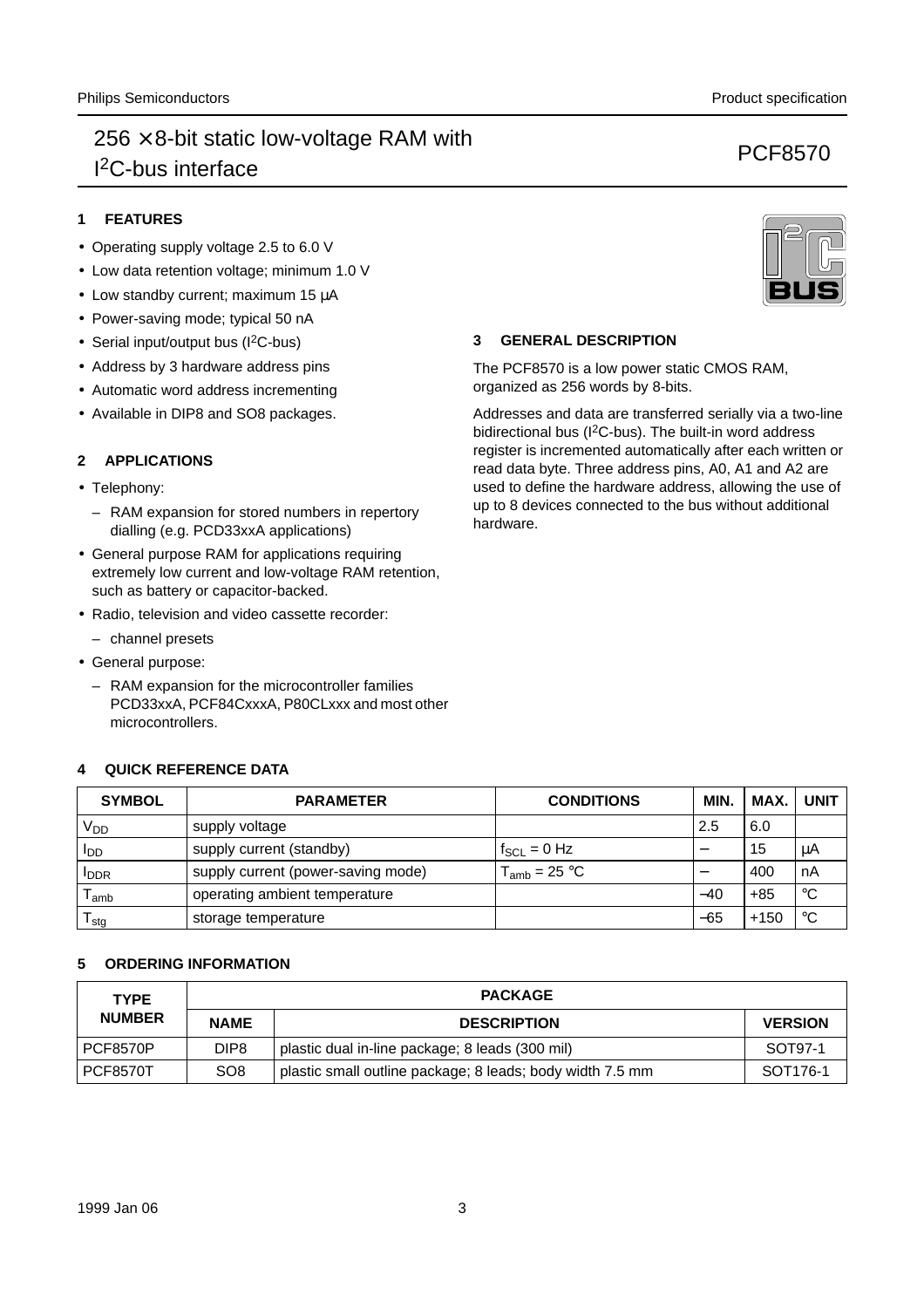## **6 BLOCK DIAGRAM**



## **7 PINNING**

| <b>SYMBOL</b>   | <b>PIN</b> | <b>DESCRIPTION</b>                                                                                                                                                              |
|-----------------|------------|---------------------------------------------------------------------------------------------------------------------------------------------------------------------------------|
| A <sub>0</sub>  |            | hardware address input 0                                                                                                                                                        |
| A <sub>1</sub>  | 2          | hardware address input 1                                                                                                                                                        |
| A2              | 3          | hardware address input 2                                                                                                                                                        |
| $V_{SS}$        | 4          | negative supply                                                                                                                                                                 |
| <b>SDA</b>      | 5          | serial data input/output                                                                                                                                                        |
| <b>SCL</b>      | 6          | serial clock input                                                                                                                                                              |
| <b>TEST</b>     | 7          | Input for power-saving mode (see section<br>"Power-saving mode"). Also used as a test output<br>during manufacture. TEST should be tied to $V_{SS}$<br>during normal operation. |
| $V_{\text{DD}}$ | 8          | positive supply                                                                                                                                                                 |

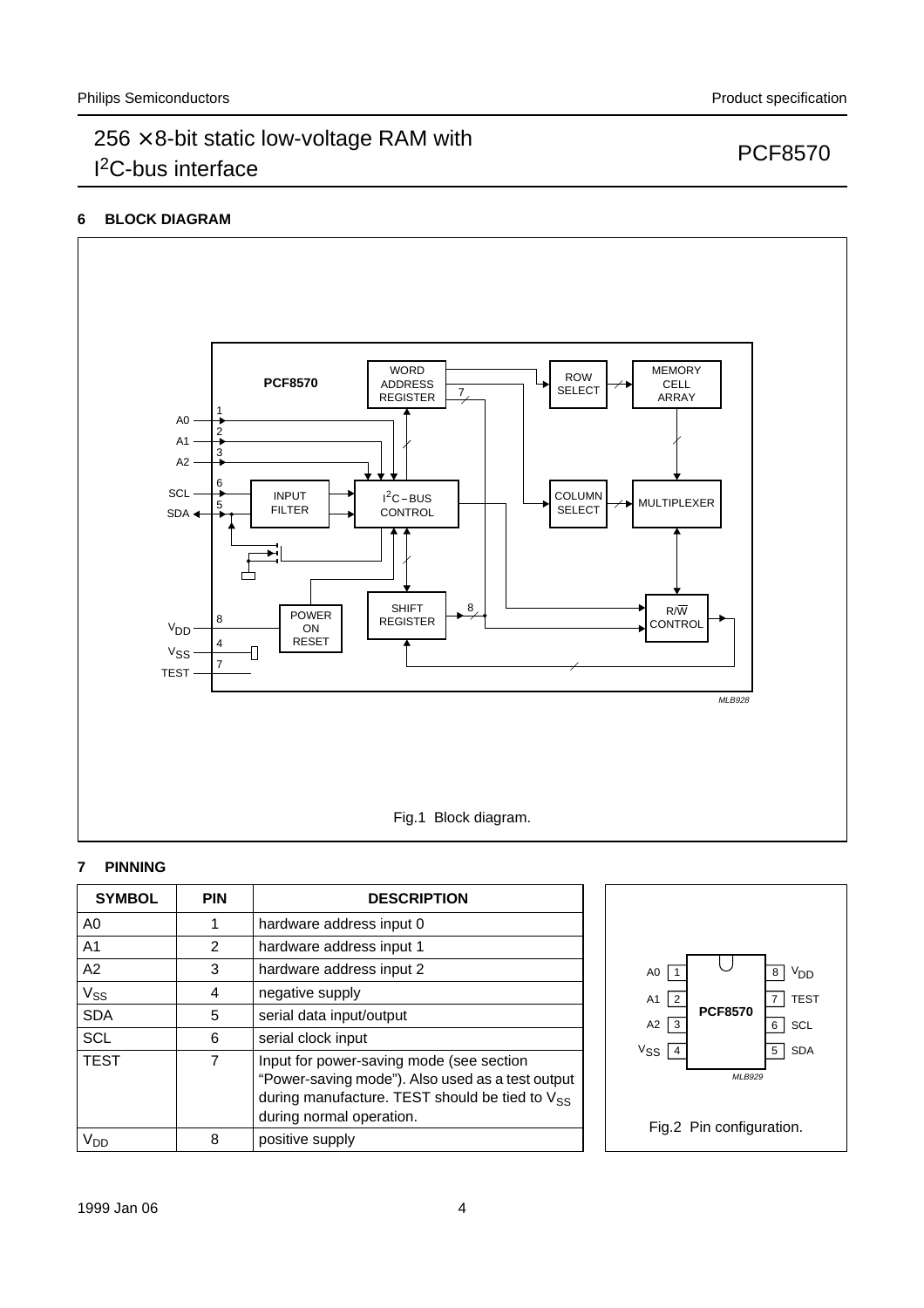## **8 CHARACTERISTICS OF THE I2C-BUS**

The I2C-bus is for bidirectional, two-line communication between different ICs or modules. The two lines are a serial data line (SDA) and a serial clock line (SCL). Both lines must be connected to a positive supply via a pull-up resistor. Data transfer may be initiated only when the bus is not busy.

### **8.1 Bit transfer**

One data bit is transferred during each clock pulse. The data on the SDA line must remain stable during the HIGH period of the clock pulse as changes in the data line at this time will be interpreted as a control signal.



### **8.2 Start and stop conditions**

Both data and clock lines remain HIGH when the bus is not busy. A HIGH-to-LOW transition of the data line, while the clock is HIGH is defined as the start condition (S). A LOW-to-HIGH transition of the data line while the clock is HIGH is defined as the stop condition (P).

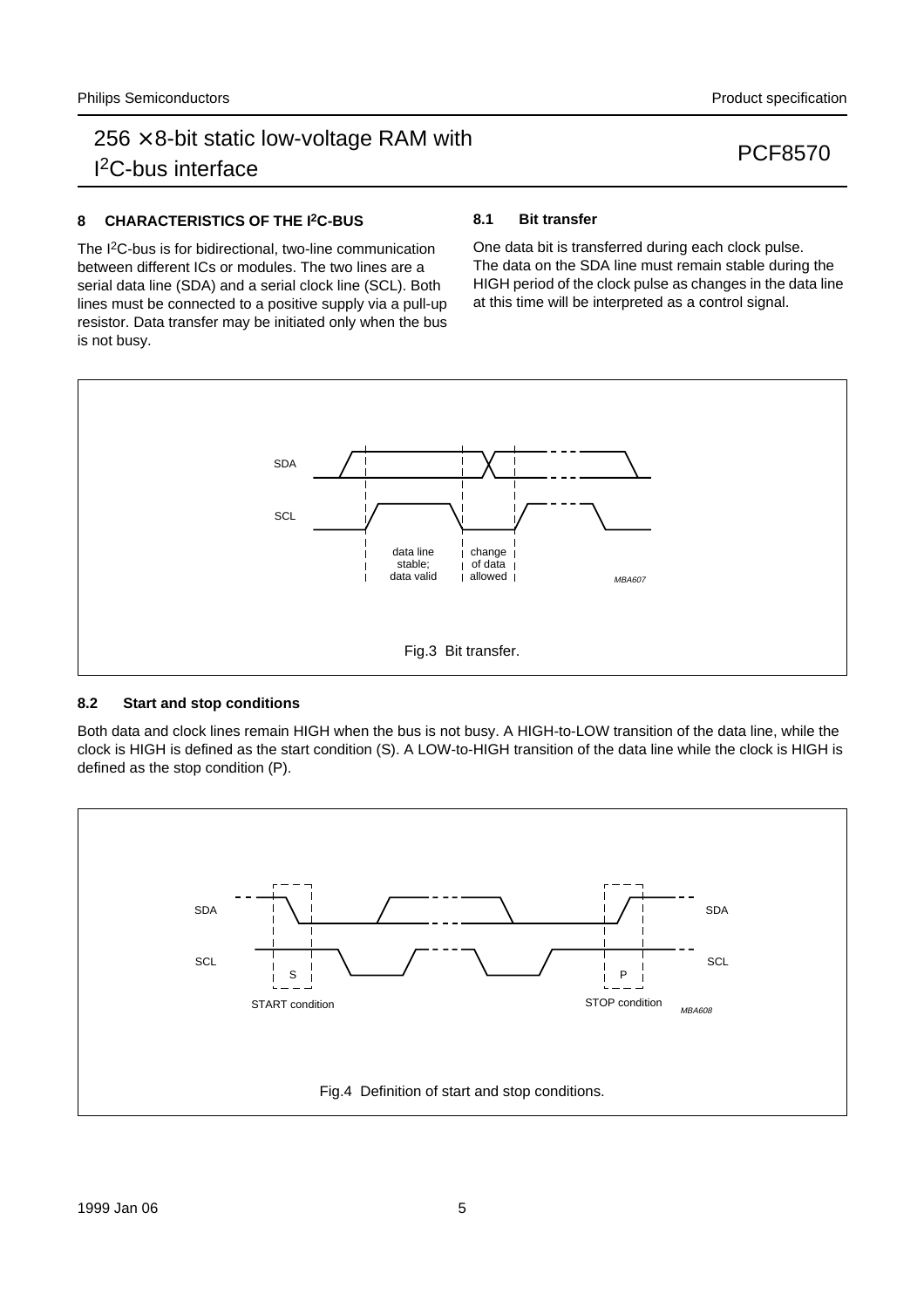### **8.3 System configuration**

A device generating a message is a 'transmitter', a device receiving a message is the 'receiver'. The device that controls the message is the 'master' and the devices which are controlled by the master are the 'slaves'.



### **8.4 Acknowledge**

The number of data bytes transferred between the start and stop conditions from transmitter to receiver is unlimited. Each byte of eight bits is followed by an acknowledge bit. The acknowledge bit is a HIGH level signal put on the bus by the transmitter during which time the master generates an extra acknowledge related clock pulse. A slave receiver which is addressed must generate an acknowledge after the reception of each byte. Also a master receiver must generate an acknowledge after the reception of each byte that has been clocked out of the slave transmitter.

The device that acknowledges must pull down the SDA line during the acknowledge clock pulse, so that the SDA line is stable LOW during the HIGH period of the acknowledge related clock pulse (set-up and hold times must be taken into consideration). A master receiver must signal an end of data to the transmitter by not generating an acknowledge on the last byte that has been clocked out of the slave. In this event the transmitter must leave the data line HIGH to enable the master to generate a stop condition.

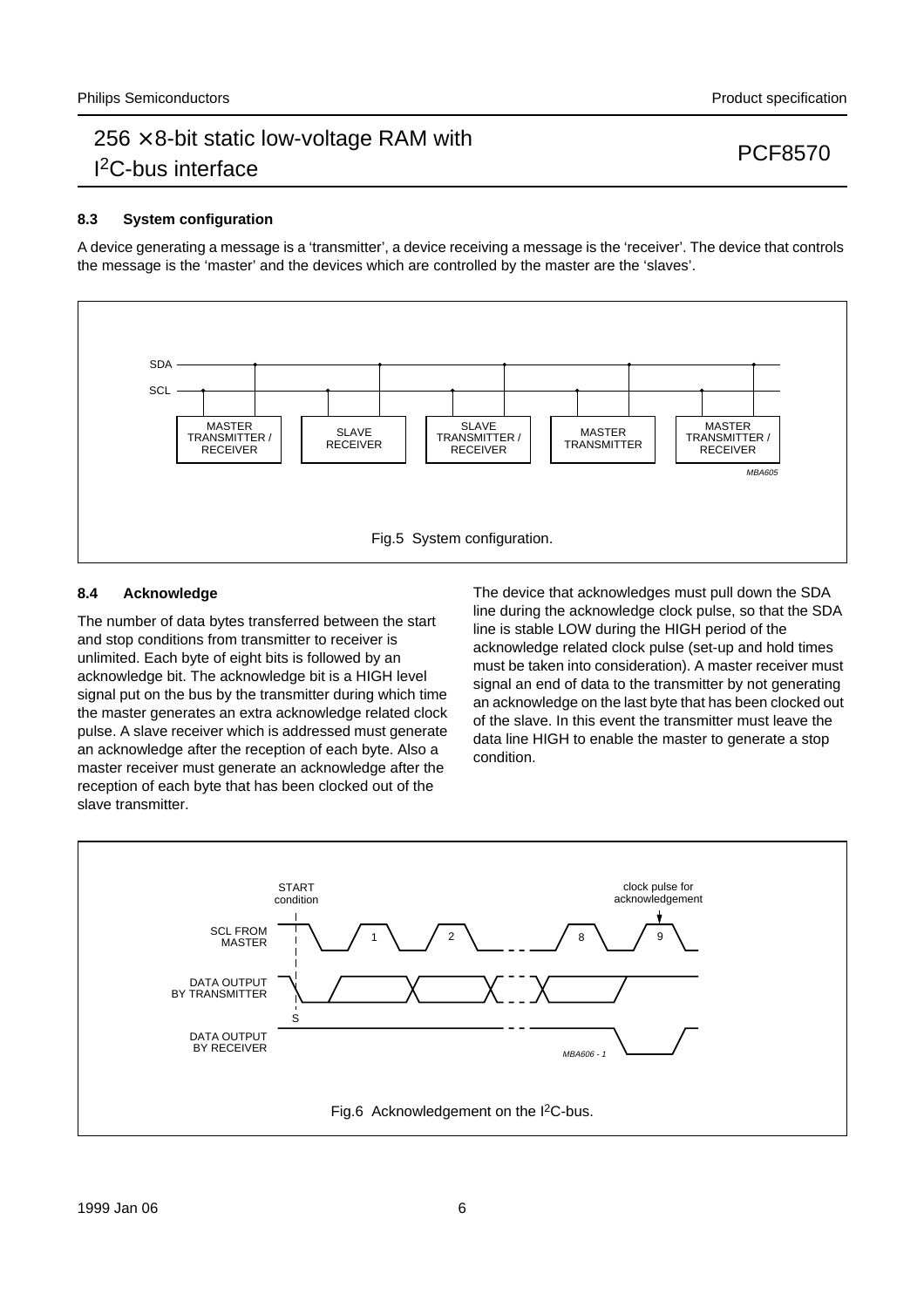## **8.5 I2C-bus protocol**

Before any data is transmitted on the I<sup>2</sup>C-bus, the device which should respond is addressed first. The addressing is always carried out with the first byte transmitted after the start procedure. The I<sup>2</sup>C-bus configuration for the different PCF8570 WRITE and READ cycles is shown in Figs 7, 8 and 9.



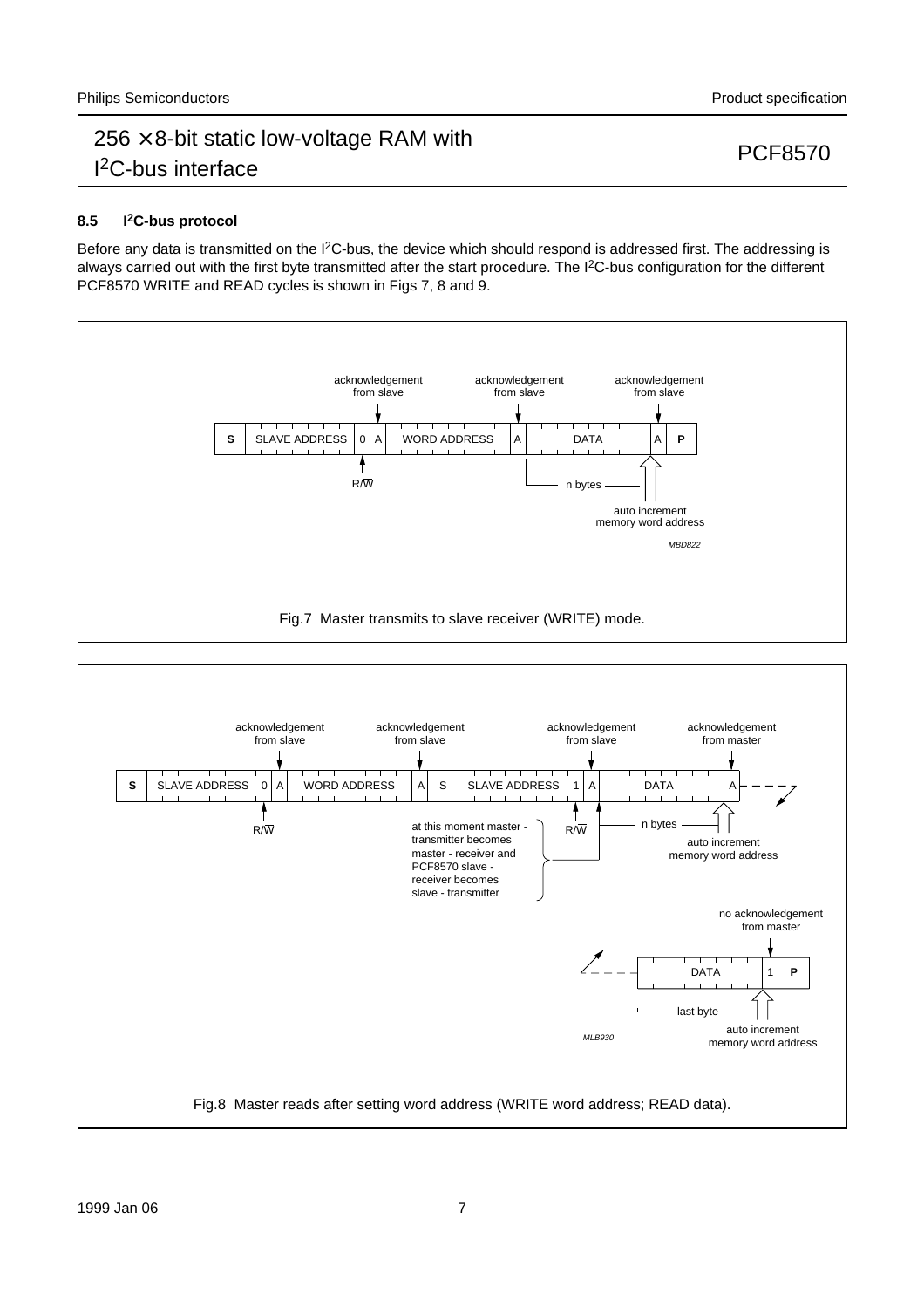## Fig.9 Master reads slave immediately after first byte (READ mode). and book, full pagewidth **S**  $\begin{bmatrix}$  SLAVE ADDRESS 1  $\begin{bmatrix} A \end{bmatrix}$  DATA  $\begin{bmatrix} A \end{bmatrix}$  DATA  $\begin{bmatrix} 1 \end{bmatrix}$ acknowledgement from slave acknowledgement from slave acknowledgement from slave R/W auto increment word address MBD824 auto increment word address n bytes  $\begin{array}{c|c} \hline \end{array}$  |  $\begin{array}{c} \hline \end{array}$  last bytes **P**

## **9 LIMITING VALUES**

In accordance with the Absolute Maximum Rating System (IEC 134).

| <b>SYMBOL</b>               | <b>PARAMETER</b>                    | MIN.   | MAX.           | <b>UNIT</b>     |
|-----------------------------|-------------------------------------|--------|----------------|-----------------|
| V <sub>DD</sub>             | supply voltage (pin 8)              | $-0.8$ | $+8.0$         | V               |
| $V_{I}$                     | input voltage (any input)           | $-0.8$ | $V_{DD} + 0.8$ | V               |
| -lj                         | DC input current                    |        | ±10            | mA              |
| $I_{\rm O}$                 | DC output current                   |        | ±10            | mA              |
| l <sub>DD</sub>             | positive supply current             |        | ±50            | mA              |
| Iss                         | negative supply current             |        | ±50            | mA              |
| $P_{\text{tot}}$            | total power dissipation per package |        | 300            | mW              |
| $P_{\rm O}$                 | power dissipation per output        |        | 50             | mW              |
| $\mathsf{T}_{\mathsf{amb}}$ | operating ambient temperature       | $-40$  | $+85$          | $\rm ^{\circ}C$ |
| ${\mathsf T}_{\text{stg}}$  | storage temperature                 | $-65$  | $+150$         | $^{\circ}C$     |

## **10 HANDLING**

Inputs and outputs are protected against electrostatic discharge in normal handling. However, to be totally safe, it is desirable to take precautions appropriate to handling MOS devices. Advice can be found in Data Handbook IC12 under "Handling MOS Devices".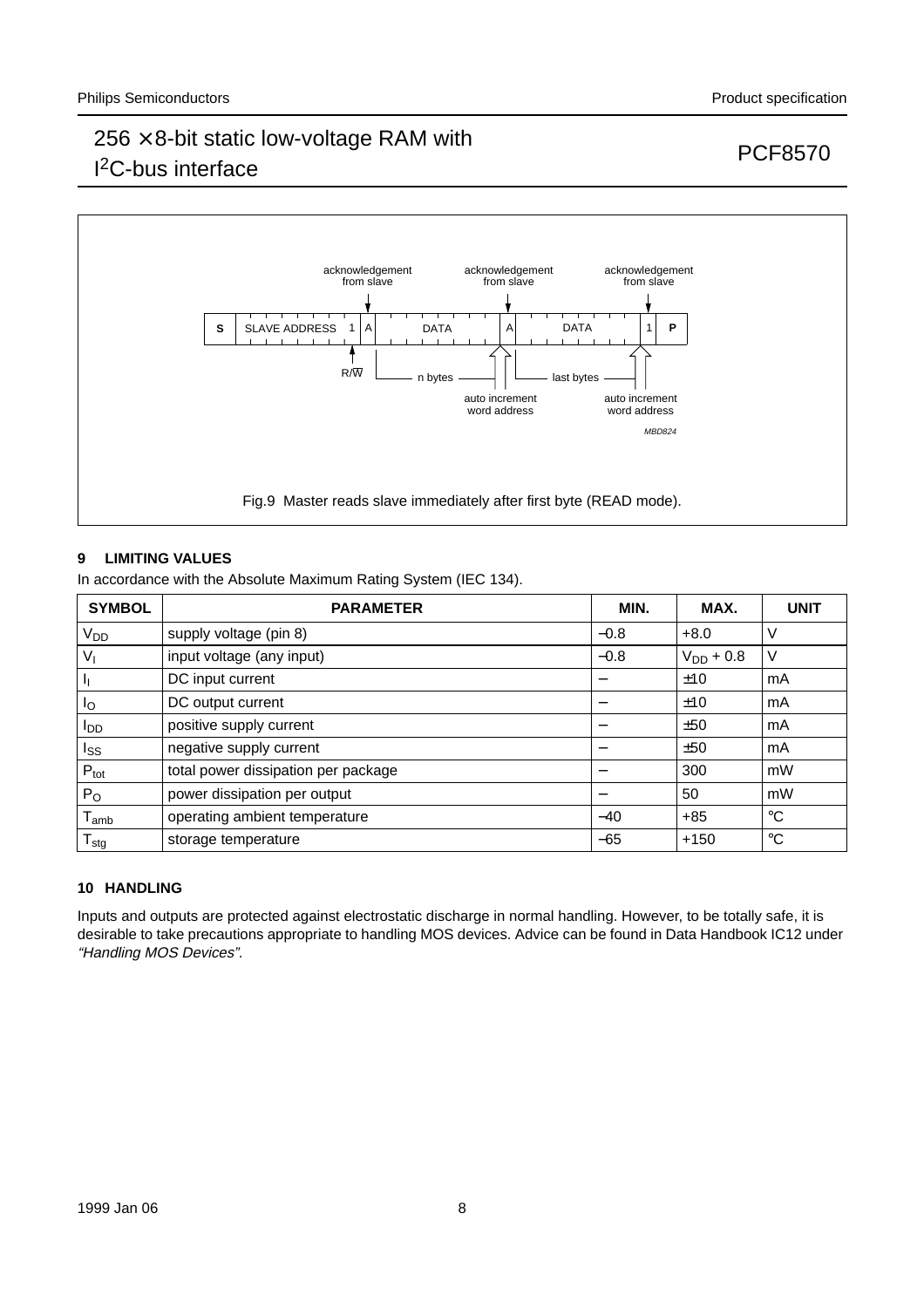## **11 DC CHARACTERISTICS**

 $V_{DD}$  = 2.5 to 6.0 V;  $V_{SS}$  = 0 V; T<sub>amb</sub> = -40 to +85 °C; unless otherwise specified.

| <b>SYMBOL</b>             | <b>PARAMETER</b>                       | <b>CONDITIONS</b>                                                              | MIN.                     | TYP.                     | MAX.                     | <b>UNIT</b> |
|---------------------------|----------------------------------------|--------------------------------------------------------------------------------|--------------------------|--------------------------|--------------------------|-------------|
| <b>Supply</b>             |                                        |                                                                                |                          |                          |                          |             |
| $V_{DD}$                  | supply voltage                         |                                                                                | 2.5                      | $\qquad \qquad -$        | 6.0                      | V           |
| l <sub>DD</sub>           | supply current                         |                                                                                |                          |                          |                          |             |
|                           | standby mode                           | $V_1 = V_{DD}$ or $V_{SS}$ ;<br>$f_{SCL} = 0$ Hz;<br>$T_{amb} = -25$ to +70 °C |                          | $\qquad \qquad -$        | 5                        | μA          |
|                           | operating mode                         | $V_1 = V_{DD}$ or $V_{SS}$ ;<br>$f_{SCL}$ = 100 Hz                             | $\overline{\phantom{0}}$ | $\overline{\phantom{m}}$ | 200                      | μA          |
| <b>V<sub>POR</sub></b>    | Power-on reset voltage                 | note 1                                                                         | 1.5                      | 1.9                      | 2.3                      | $\vee$      |
|                           | Inputs, input/output SDA               |                                                                                |                          |                          |                          |             |
| $V_{IL}$                  | LOW level input voltage                | note 2                                                                         | $-0.8$                   | $\overline{\phantom{0}}$ | 0.3V <sub>DD</sub>       | $\vee$      |
| V <sub>IH</sub>           | HIGH level input voltage               | note 2                                                                         | 0.7V <sub>DD</sub>       |                          | $V_{DD}$ + 0.8           | $\vee$      |
| $I_{OL}$                  | LOW level output current               | $V_{OL} = 0.4 V$                                                               | 3                        | $\overline{\phantom{0}}$ | $\overline{\phantom{0}}$ | mA          |
| Iц                        | input leakage current                  | $V_1 = V_{DD}$ or $V_{SS}$                                                     | $-1$                     | $\overline{\phantom{0}}$ | $+1$                     | $\mu$ A     |
|                           | Inputs A0, A1, A2 and TEST             |                                                                                |                          |                          |                          |             |
| Iц                        | input leakage current                  | $V_1 = V_{DD}$ or $V_{SS}$                                                     | $-250$                   | $\overline{\phantom{0}}$ | $+250$                   | nA          |
| <b>Inputs SCL and SDA</b> |                                        |                                                                                |                          |                          |                          |             |
| $C_i$                     | input capacitance                      | $V_1 = V_{SS}$                                                                 | $\overline{\phantom{0}}$ | $\equiv$                 | $\overline{7}$           | pF          |
|                           | Low V <sub>DD</sub> data retention     |                                                                                |                          |                          |                          |             |
| <b>V<sub>DDR</sub></b>    | supply voltage for data retention      |                                                                                | 1                        | $\overline{\phantom{0}}$ | 6                        | $\vee$      |
| <b>I</b> <sub>DDR</sub>   | supply current                         | $V_{\text{DDR}} = 1 V$                                                         | $\overline{\phantom{0}}$ | $\overline{\phantom{0}}$ | 5                        | μA          |
|                           |                                        | $V_{\text{DDR}} = 1 V$ ;<br>$T_{amb} = -25$ to +70 °C                          |                          |                          | $\overline{2}$           | μA          |
|                           | Power-saving mode (see Figs 13 and 14) |                                                                                |                          |                          |                          |             |
| <b>I</b> <sub>DDR</sub>   | supply current                         | TEST = $V_{DD}$ ; T <sub>amb</sub> = 25 °C                                     |                          | 50                       | 400                      | nA          |
| t <sub>HD2</sub>          | recovery time                          |                                                                                |                          | 50                       | $\overline{\phantom{0}}$ | μs          |

### **Notes**

1. The Power-on reset circuit resets the I<sup>2</sup>C-bus logic when  $V_{DD}$  <  $V_{POR}$ . The status of the device after a Power-on reset condition can be tested by sending the slave address and testing the acknowledge bit.

2. If the input voltages are a diode voltage above or below the supply voltage  $V_{DD}$  or  $V_{SS}$  an input current will flow; this current must not exceed ±0.5 mA.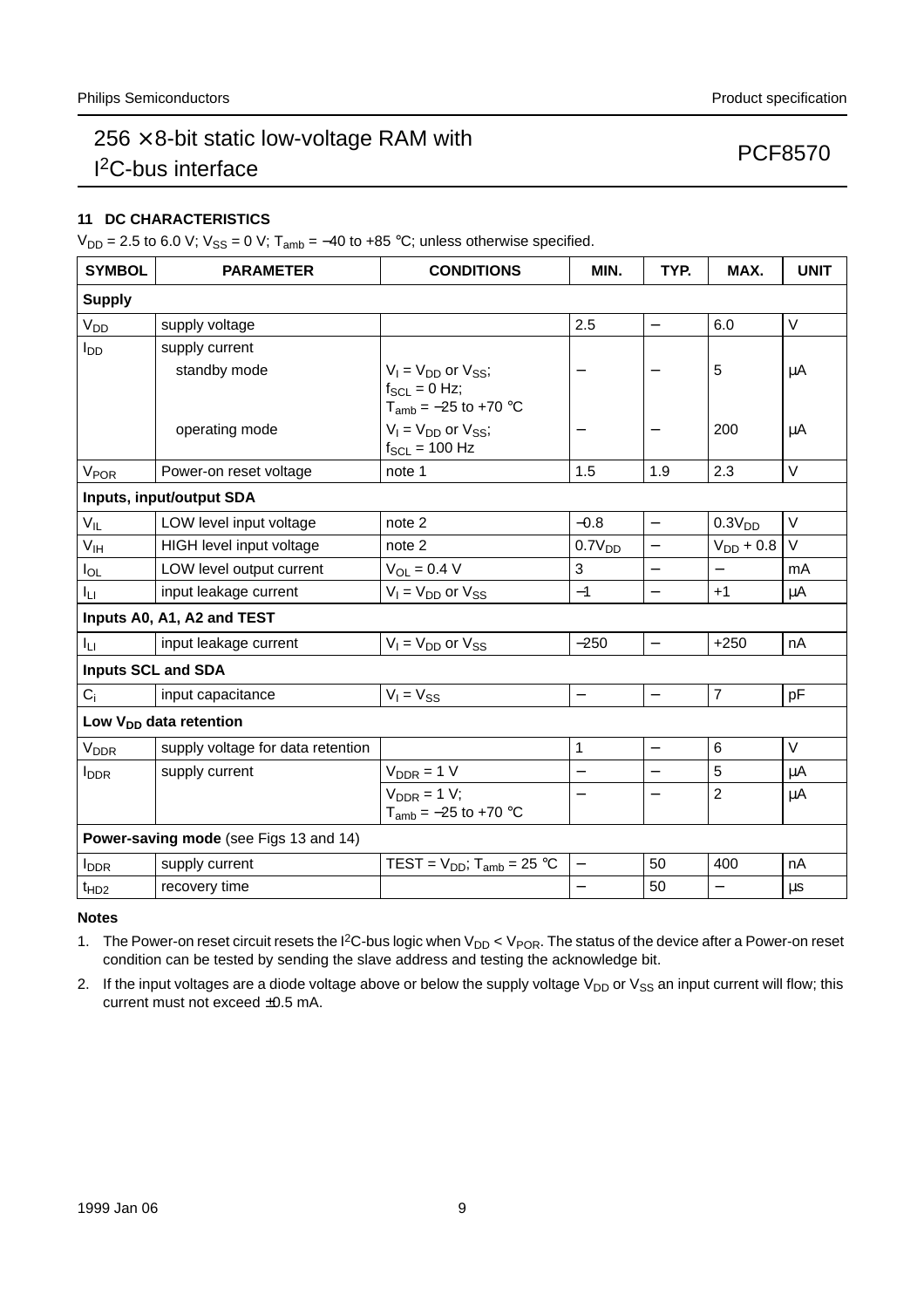# **12 AC CHARACTERISTICS**

All timing values are valid within the operating supply voltage and ambient temperature range and reference to  $V_{IL}$  and  $V_{IH}$  with an input voltage swing of  $V_{SS}$  to  $V_{DD}$ .

| <b>SYMBOL</b>       | <b>PARAMETER</b>                                 | MIN.                   | TYP. | MAX.                             | <b>UNIT</b> |  |  |  |  |
|---------------------|--------------------------------------------------|------------------------|------|----------------------------------|-------------|--|--|--|--|
|                     | I <sup>2</sup> C-bus timing (see Fig.10; note 1) |                        |      |                                  |             |  |  |  |  |
| $f_{\text{SCL}}$    | SCL clock frequency                              | -                      | —    | 100                              | kHz         |  |  |  |  |
| t <sub>SP</sub>     | tolerable spike width on bus                     | —                      | -    | 100                              | ns          |  |  |  |  |
| $t_{\text{BUF}}$    | bus free time                                    | 4.7                    |      | $\overline{\phantom{m}}$         | μs          |  |  |  |  |
| $t_{\text{SU;STA}}$ | START condition set-up time                      | 4.7                    | —    |                                  | μs          |  |  |  |  |
| t <sub>HD;STA</sub> | START condition hold time                        | 4.0                    | —    | -                                | μs          |  |  |  |  |
| t <sub>LOW</sub>    | <b>SCL LOW time</b>                              | 4.7                    | —    | —                                | μs          |  |  |  |  |
| <sup>t</sup> HIGH   | <b>SCL HIGH time</b>                             | 4.0                    | —    |                                  | μs          |  |  |  |  |
| $t_r$               | SCL and SDA rise time                            | $\qquad \qquad \qquad$ | —    | 1.0                              | μs          |  |  |  |  |
| $t_f$               | SCL and SDA fall time                            | —                      | —    | 0.3                              | μs          |  |  |  |  |
| $t_{\text{SU;DAT}}$ | data set-up time                                 | 250                    | —    |                                  | ns          |  |  |  |  |
| t <sub>HD;DAT</sub> | data hold time                                   | 0                      | —    | $\overbrace{\phantom{12322111}}$ | ns          |  |  |  |  |
| t <sub>VD;DAT</sub> | SCL LOW-to-data out valid                        | $\qquad \qquad$        | —    | 3.4                              | μs          |  |  |  |  |
| $t_{\text{SU;STO}}$ | STOP condition set-up time                       | 4.0                    | -    |                                  | μs          |  |  |  |  |

## **Note**

1. A detailed description of the I<sup>2</sup>C-bus specification, with applications, is given in brochure "The  $PC$ -bus and how to use it". This brochure may be ordered using the code 9398 393 40011.

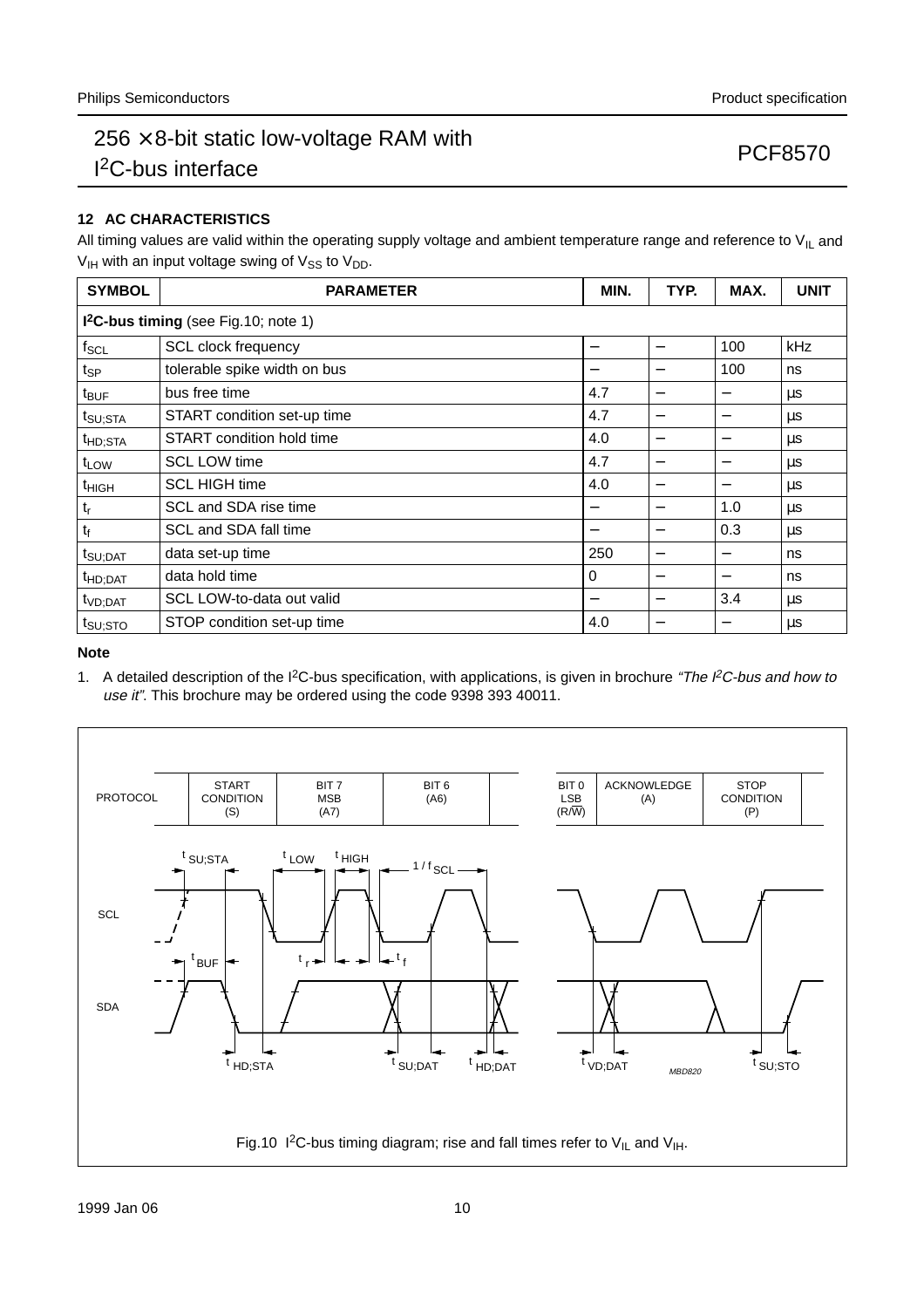## **13 APPLICATION INFORMATION**

## **13.1 Application example**

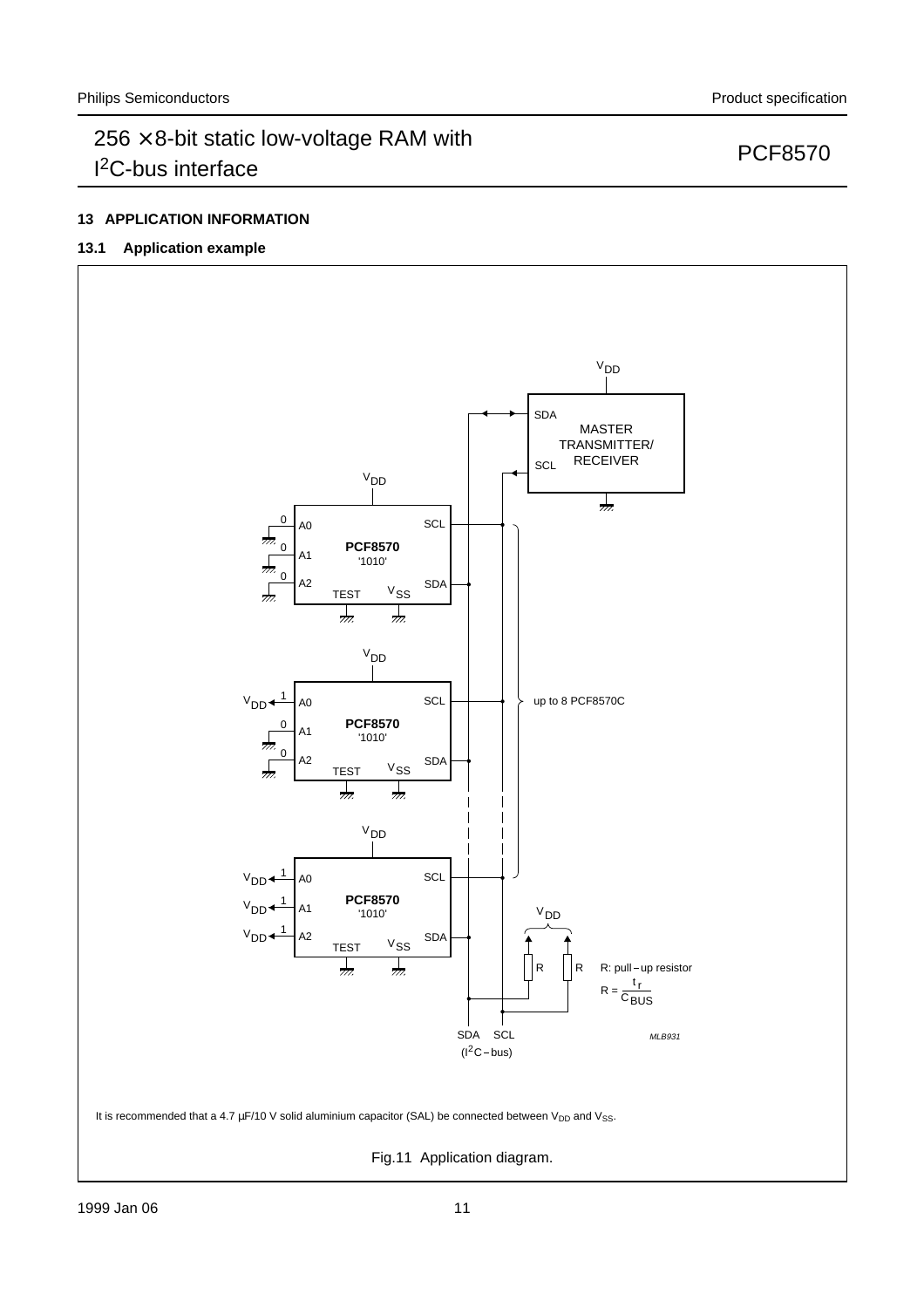# **13.2 Slave address**

The PCF8570 has a fixed combination 1 0 1 0 as group 1, while group 2 is fully programmable (see Fig.12).



## **13.3 Power-saving mode**

With the condition TEST =  $V_{DD}$  or  $V_{DDR}$  the PCF8570 goes into the power-saving mode and I<sup>2</sup>C-bus logic is reset.

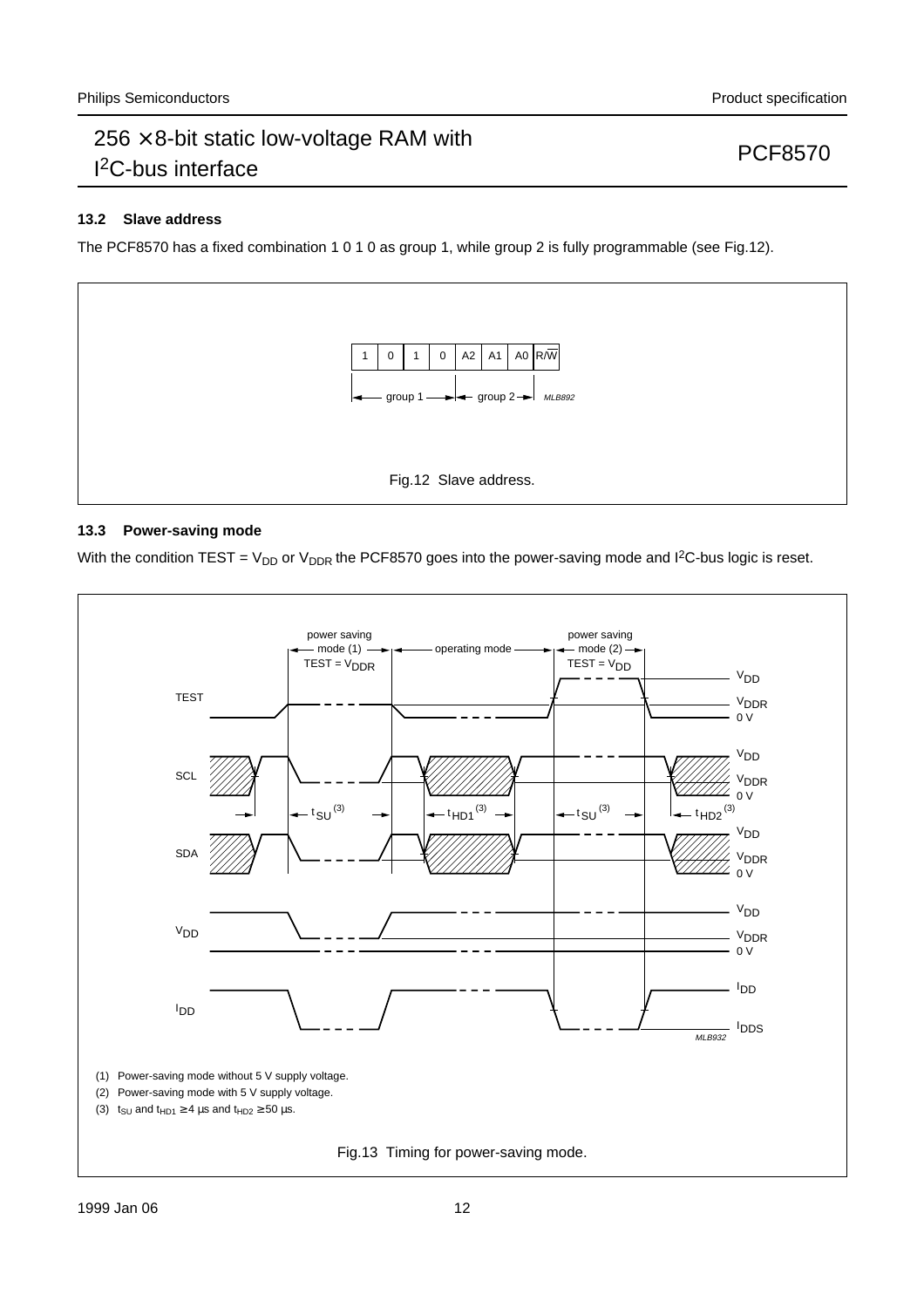## $+5V$  $\begin{array}{c}\n\uparrow \\
\hline\n\downarrow\n\end{array}$ Ы  $\mathsf{I}$ V<sub>DD</sub> 8 SDA A2 5 3 V<sub>DDR</sub> **SCL** A1 6 **PCF8570** 2 1.2 V (NiCd) MICROCONTROLLER TEST <sup>(1)</sup> A0 7 1  $\frac{1}{\sqrt{2}}$ 4  $\sqrt{\frac{v_{SS}}{m}}$ MLB933 It is recommended that a 4.7  $\mu$ F/10 V solid aluminium capacitor (SAL) be connected between V<sub>DD</sub> and V<sub>SS</sub>. (1) In the operating mode TEST = 0 V; in the power-saving mode TEST =  $V_{\text{DDR}}$ . Fig.14 Application example for power-saving mode.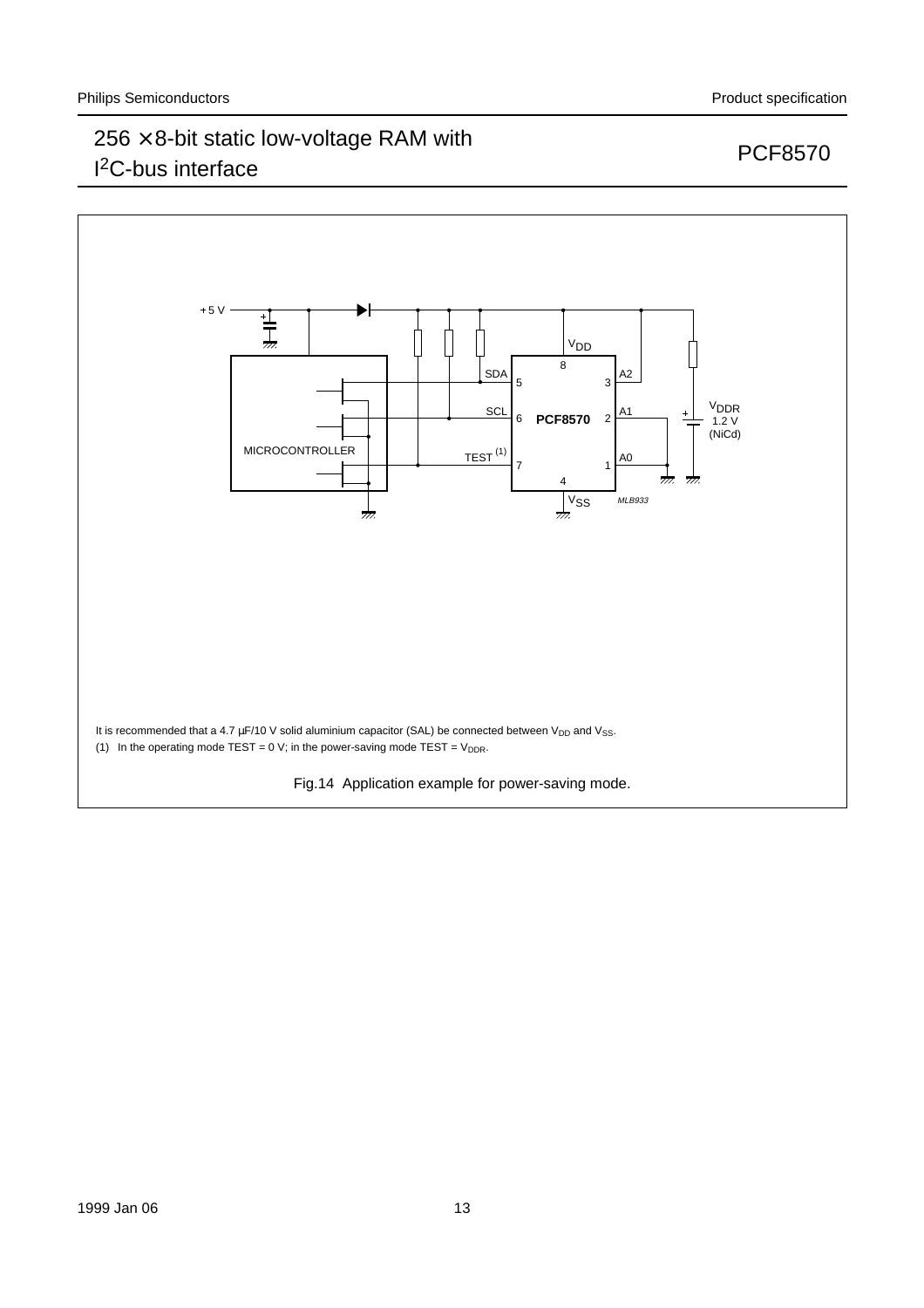## **14 PACKAGE OUTLINES**

# **DIP8:** plastic dual in-line package; 8 leads (300 mil) **SOT97-1 SOT97-1**



| <b>UNIT</b> | A<br>max. | A۰<br>min. | A <sub>2</sub><br>max. |                | b,             | b <sub>2</sub> | с              | $D^{(1)}$    | $E^{(1)}$    | е    | e <sub>1</sub> |              | $M_F$        | $M_H$        | w     | $Z^{(1)}$<br>max. |
|-------------|-----------|------------|------------------------|----------------|----------------|----------------|----------------|--------------|--------------|------|----------------|--------------|--------------|--------------|-------|-------------------|
| mm          | 4.2       | 0.51       | 3.2                    | l.73<br>.14    | 0.53<br>0.38   | 1.07<br>0.89   | 0.36<br>0.23   | 9.8<br>9.2   | 6.48<br>6.20 | 2.54 | 7.62           | 3.60<br>3.05 | 8.25<br>7.80 | 10.0<br>8.3  | 0.254 | .15               |
| inches      | 0.17      | 0.020      | 0.13                   | 0.068<br>0.045 | 0.021<br>0.015 | 0.042<br>0.035 | 0.014<br>0.009 | 0.39<br>0.36 | 0.26<br>0.24 | 0.10 | 0.30           | 0.14<br>0.12 | 0.32<br>0.31 | 0.39<br>0.33 | 0.01  | 0.045             |

### **Note**

1. Plastic or metal protrusions of 0.25 mm maximum per side are not included.

| <b>OUTLINE</b> |            |                 | <b>REFERENCES</b> | <b>EUROPEAN</b>   | <b>ISSUE DATE</b>           |  |
|----------------|------------|-----------------|-------------------|-------------------|-----------------------------|--|
| <b>VERSION</b> | <b>IEC</b> | <b>JEDEC</b>    | <b>EIAJ</b>       | <b>PROJECTION</b> |                             |  |
| SOT97-1        | 050G01     | <b>MO-001AN</b> |                   | ⊕                 | $-92 - 11 - 17$<br>95-02-04 |  |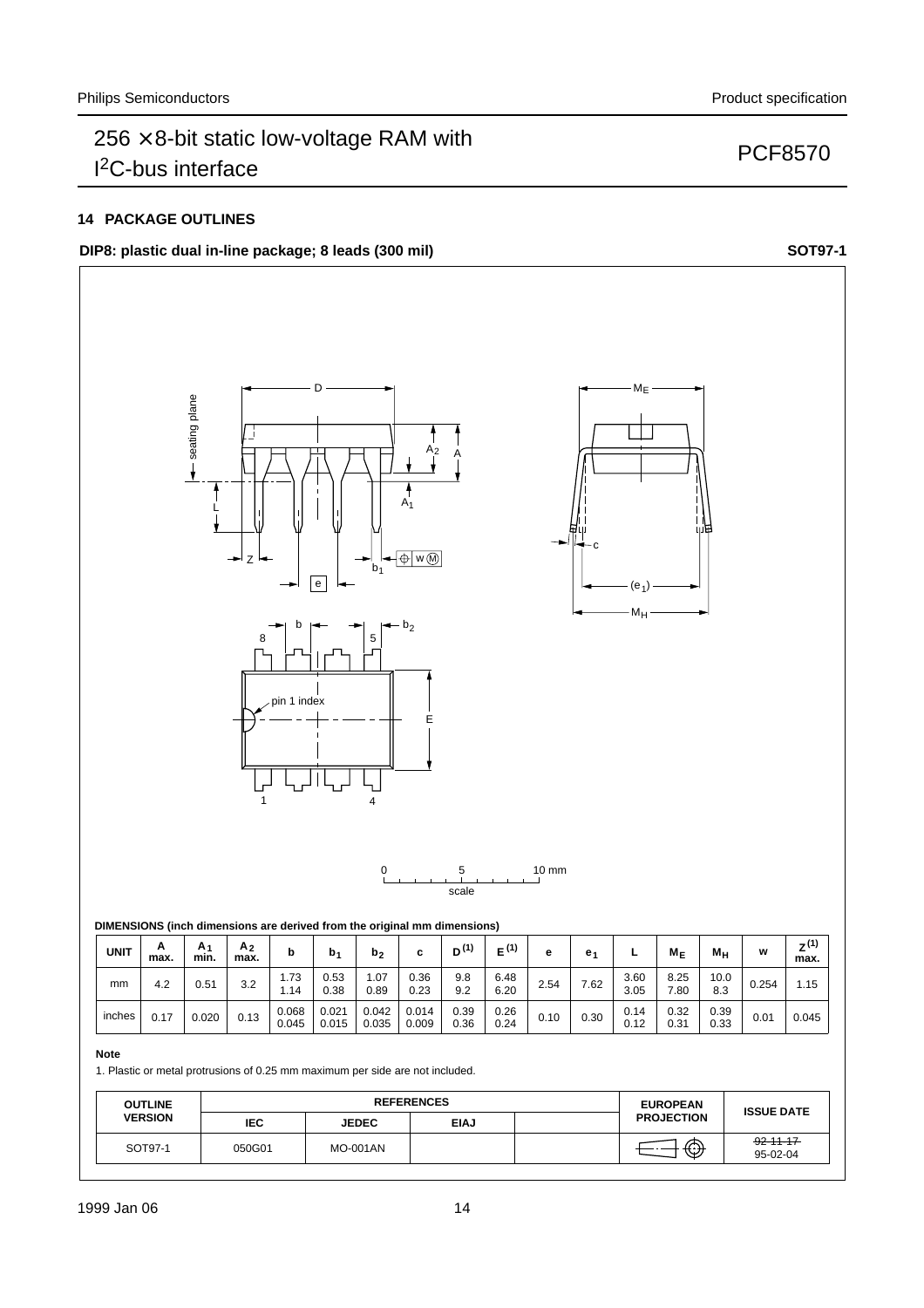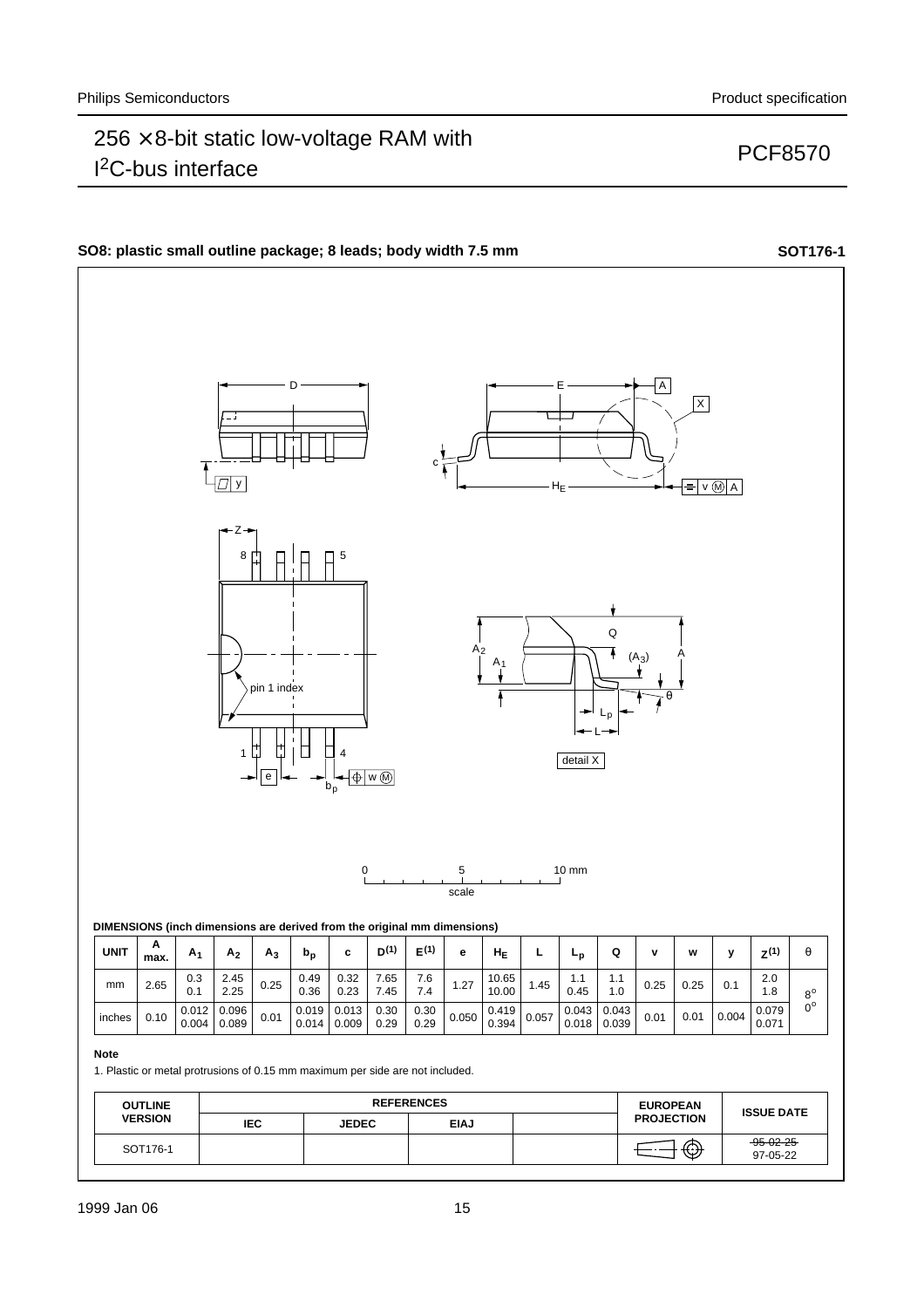### **15 SOLDERING**

### **15.1 Introduction**

This text gives a very brief insight to a complex technology. A more in-depth account of soldering ICs can be found in our "Data Handbook IC26; Integrated Circuit Packages" (document order number 9398 652 90011).

There is no soldering method that is ideal for all IC packages. Wave soldering is often preferred when through-hole and surface mount components are mixed on one printed-circuit board. However, wave soldering is not always suitable for surface mount ICs, or for printed-circuit boards with high population densities. In these situations reflow soldering is often used.

### **15.2 Through-hole mount packages**

### 15.2.1 SOLDERING BY DIPPING OR BY SOLDER WAVE

The maximum permissible temperature of the solder is 260 °C; solder at this temperature must not be in contact with the joints for more than 5 seconds. The total contact time of successive solder waves must not exceed 5 seconds.

The device may be mounted up to the seating plane, but the temperature of the plastic body must not exceed the specified maximum storage temperature  $(T_{\text{stq(max)}})$ . If the printed-circuit board has been pre-heated, forced cooling may be necessary immediately after soldering to keep the temperature within the permissible limit.

### 15.2.2 MANUAL SOLDERING

Apply the soldering iron (24 V or less) to the lead(s) of the package, either below the seating plane or not more than 2 mm above it. If the temperature of the soldering iron bit is less than 300 °C it may remain in contact for up to 10 seconds. If the bit temperature is between 300 and 400 °C, contact may be up to 5 seconds.

### **15.3 Surface mount packages**

### 15.3.1 REFLOW SOLDERING

Reflow soldering requires solder paste (a suspension of fine solder particles, flux and binding agent) to be applied to the printed-circuit board by screen printing, stencilling or pressure-syringe dispensing before package placement.

Several methods exist for reflowing; for example, infrared/convection heating in a conveyor type oven. Throughput times (preheating, soldering and cooling) vary between 100 and 200 seconds depending on heating method.

Typical reflow peak temperatures range from 215 to 250 °C. The top-surface temperature of the packages should preferable be kept below 230 °C.

### 15.3.2 WAVE SOLDERING

Conventional single wave soldering is not recommended for surface mount devices (SMDs) or printed-circuit boards with a high component density, as solder bridging and non-wetting can present major problems.

To overcome these problems the double-wave soldering method was specifically developed.

If wave soldering is used the following conditions must be observed for optimal results:

- Use a double-wave soldering method comprising a turbulent wave with high upward pressure followed by a smooth laminar wave.
- For packages with leads on two sides and a pitch (e):
	- larger than or equal to 1.27 mm, the footprint longitudinal axis is **preferred** to be parallel to the transport direction of the printed-circuit board;
	- smaller than 1.27 mm, the footprint longitudinal axis **must** be parallel to the transport direction of the printed-circuit board.

The footprint must incorporate solder thieves at the downstream end.

• For packages with leads on four sides, the footprint must be placed at a 45° angle to the transport direction of the printed-circuit board. The footprint must incorporate solder thieves downstream and at the side corners.

During placement and before soldering, the package must be fixed with a droplet of adhesive. The adhesive can be applied by screen printing, pin transfer or syringe dispensing. The package can be soldered after the adhesive is cured.

Typical dwell time is 4 seconds at 250 °C. A mildly-activated flux will eliminate the need for removal of corrosive residues in most applications.

### 15.3.3 MANUAL SOLDERING

Fix the component by first soldering two diagonally-opposite end leads. Use a low voltage (24 V or less) soldering iron applied to the flat part of the lead. Contact time must be limited to 10 seconds at up to 300 °C.

When using a dedicated tool, all other leads can be soldered in one operation within 2 to 5 seconds between 270 and 320 °C.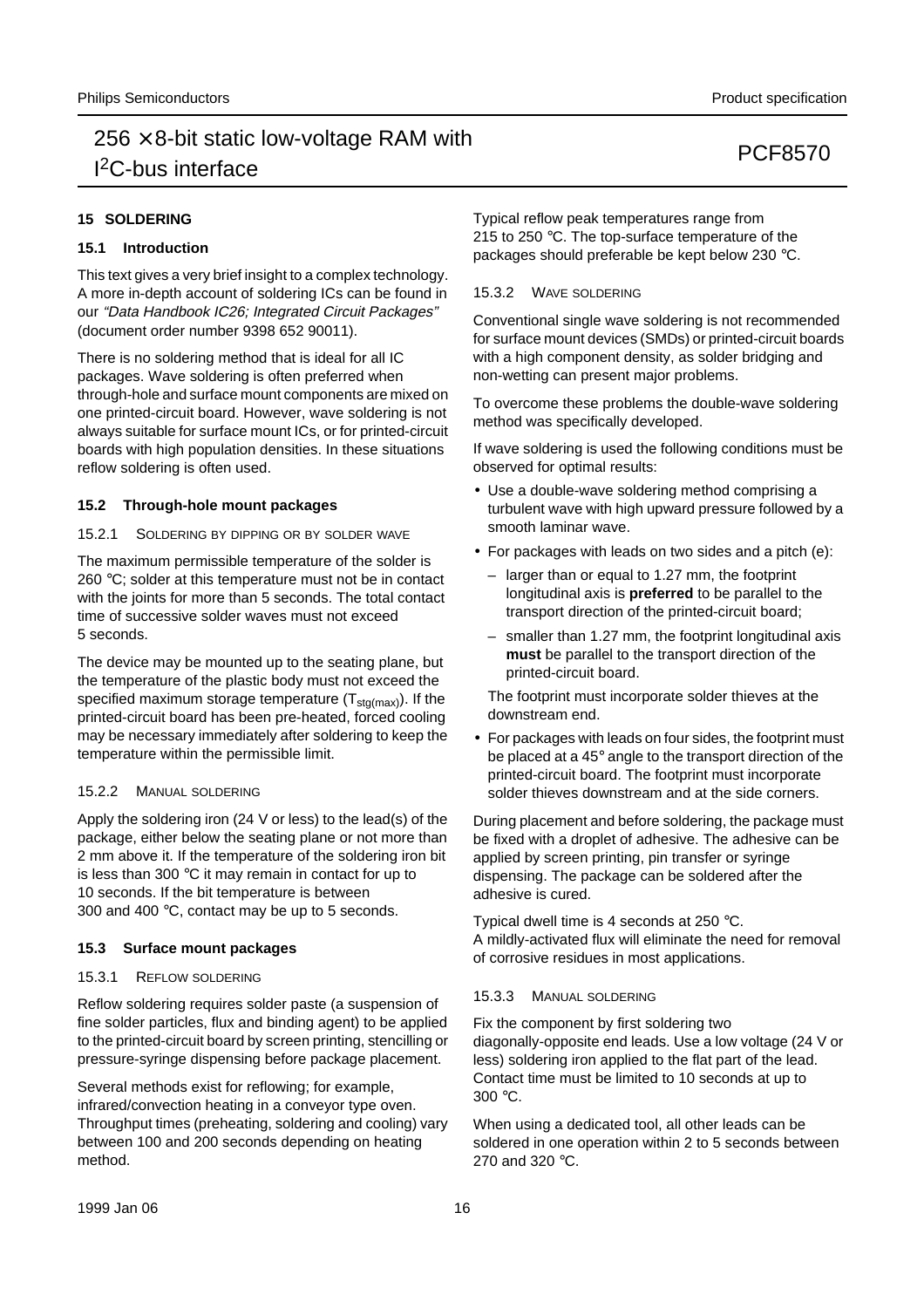## **15.4 Suitability of IC packages for wave, reflow and dipping soldering methods**

| <b>MOUNTING</b>    | <b>PACKAGE</b>                  | <b>SOLDERING METHOD</b>           |                       |                |  |
|--------------------|---------------------------------|-----------------------------------|-----------------------|----------------|--|
|                    |                                 | <b>WAVE</b>                       | REFLOW <sup>(1)</sup> | <b>DIPPING</b> |  |
| Through-hole mount | DBS, DIP, HDIP, SDIP, SIL       | suitable $(2)$                    |                       | suitable       |  |
| Surface mount      | <b>BGA, SQFP</b>                | not suitable                      | suitable              |                |  |
|                    | HLQFP, HSQFP, HSOP, HTSSOP, SMS | not suitable <sup>(3)</sup>       | suitable              |                |  |
|                    | $PLCC(4)$ , SO, SOJ             | suitable                          | suitable              |                |  |
|                    | LQFP, QFP, TQFP                 | not recommended <sup>(4)(5)</sup> | suitable              |                |  |
|                    | SSOP, TSSOP, VSO                | not recommended <sup>(6)</sup>    | suitable              |                |  |

### **Notes**

- 1. All surface mount (SMD) packages are moisture sensitive. Depending upon the moisture content, the maximum temperature (with respect to time) and body size of the package, there is a risk that internal or external package cracks may occur due to vaporization of the moisture in them (the so called popcorn effect). For details, refer to the Drypack information in the "Data Handbook IC26; Integrated Circuit Packages; Section: Packing Methods".
- 2. For SDIP packages, the longitudinal axis must be parallel to the transport direction of the printed-circuit board.
- 3. These packages are not suitable for wave soldering as a solder joint between the printed-circuit board and heatsink (at bottom version) can not be achieved, and as solder may stick to the heatsink (on top version).
- 4. If wave soldering is considered, then the package must be placed at a  $45^\circ$  angle to the solder wave direction. The package footprint must incorporate solder thieves downstream and at the side corners.
- 5. Wave soldering is only suitable for LQFP, QFP and TQFP packages with a pitch (e) equal to or larger than 0.8 mm; it is definitely not suitable for packages with a pitch (e) equal to or smaller than 0.65 mm.
- 6. Wave soldering is only suitable for SSOP and TSSOP packages with a pitch (e) equal to or larger than 0.65 mm; it is definitely not suitable for packages with a pitch (e) equal to or smaller than 0.5 mm.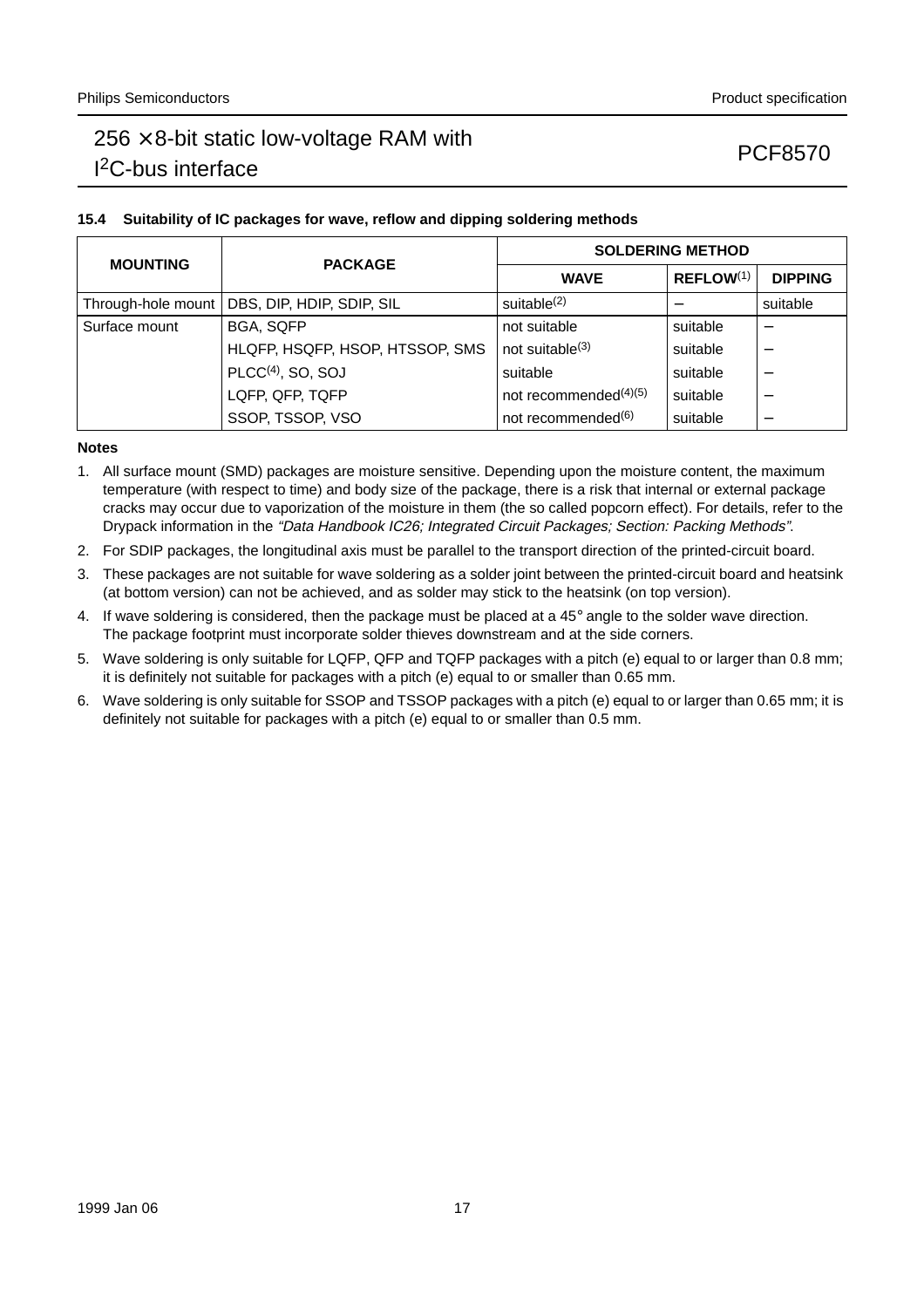## **16 DEFINITIONS**

| Data sheet status                                                                                                                                                                                                                                                                                                                                                                                                                                                  |                                                                                       |  |  |  |  |
|--------------------------------------------------------------------------------------------------------------------------------------------------------------------------------------------------------------------------------------------------------------------------------------------------------------------------------------------------------------------------------------------------------------------------------------------------------------------|---------------------------------------------------------------------------------------|--|--|--|--|
| Objective specification                                                                                                                                                                                                                                                                                                                                                                                                                                            | This data sheet contains target or goal specifications for product development.       |  |  |  |  |
| Preliminary specification                                                                                                                                                                                                                                                                                                                                                                                                                                          | This data sheet contains preliminary data; supplementary data may be published later. |  |  |  |  |
| Product specification                                                                                                                                                                                                                                                                                                                                                                                                                                              | This data sheet contains final product specifications.                                |  |  |  |  |
| <b>Limiting values</b>                                                                                                                                                                                                                                                                                                                                                                                                                                             |                                                                                       |  |  |  |  |
| Limiting values given are in accordance with the Absolute Maximum Rating System (IEC 134). Stress above one or<br>more of the limiting values may cause permanent damage to the device. These are stress ratings only and operation<br>of the device at these or at any other conditions above those given in the Characteristics sections of the specification<br>is not implied. Exposure to limiting values for extended periods may affect device reliability. |                                                                                       |  |  |  |  |
| <b>Application information</b>                                                                                                                                                                                                                                                                                                                                                                                                                                     |                                                                                       |  |  |  |  |
| Where application information is given, it is advisory and does not form part of the specification.                                                                                                                                                                                                                                                                                                                                                                |                                                                                       |  |  |  |  |

### **17 LIFE SUPPORT APPLICATIONS**

These products are not designed for use in life support appliances, devices, or systems where malfunction of these products can reasonably be expected to result in personal injury. Philips customers using or selling these products for use in such applications do so at their own risk and agree to fully indemnify Philips for any damages resulting from such improper use or sale.

### **18 PURCHASE OF PHILIPS I2C COMPONENTS**



Purchase of Philips I2C components conveys a license under the Philips' I2C patent to use the components in the I<sup>2</sup>C system provided the system conforms to the I<sup>2</sup>C specification defined by Philips. This specification can be ordered using the code 9398 393 40011.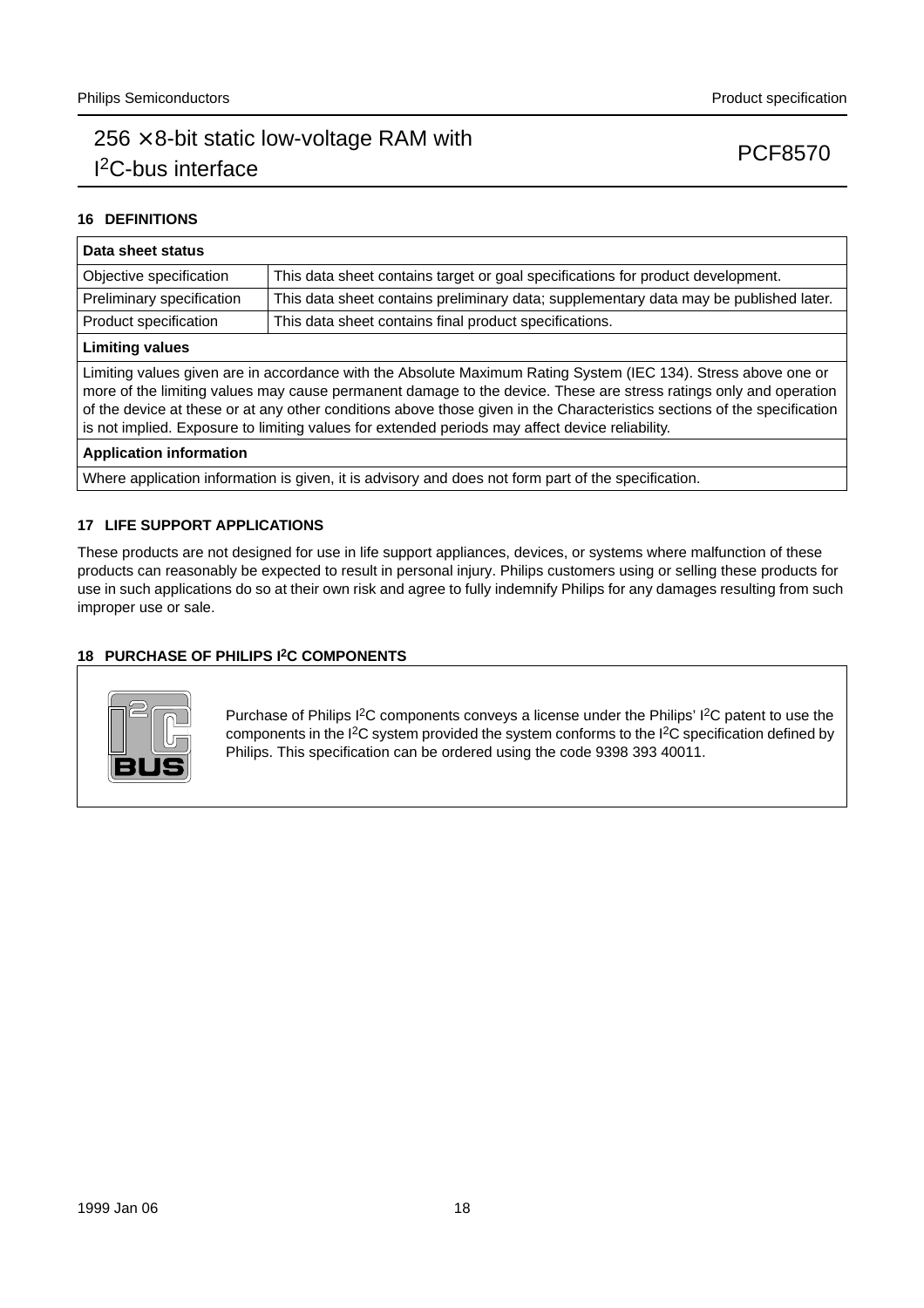**NOTES**